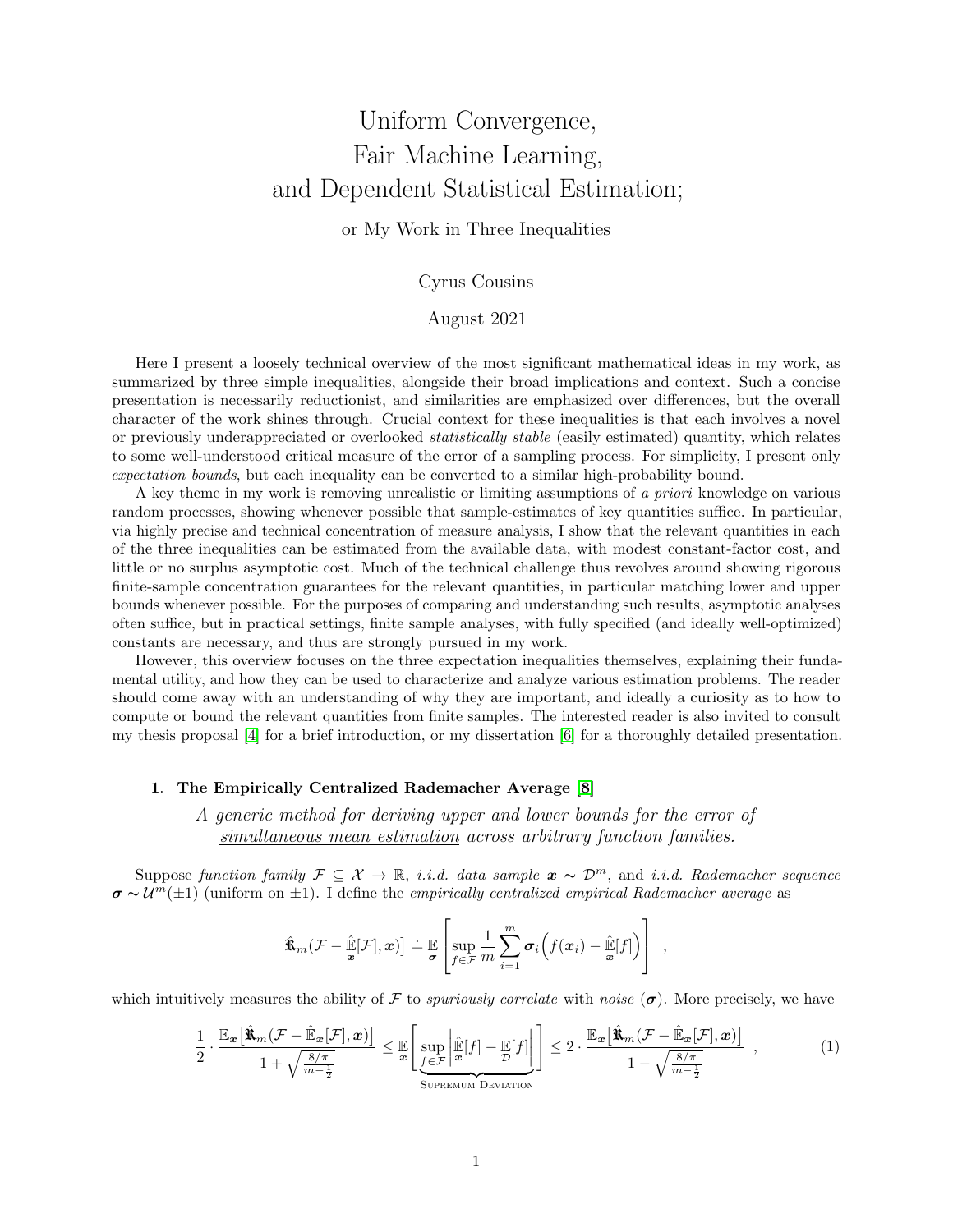which further implies the asymptotic relationship

$$
\mathbb{E}\left[\sup_{f\in\mathcal{F}}\left|\hat{\mathbb{E}}[f]-\mathbb{E}[f]\right|\right]\asymp \mathbb{E}\left[\hat{\mathbf{x}}_m(\mathcal{F}-\hat{\mathbb{E}}[\mathcal{F}],x)\right].
$$

This has immediate statistical applications in simultaneously estimating means across an arbitrary family of functions  $\mathcal{F}$ , and is also relevant in supervised and unsupervised machine learning settings, wherein  $\mathcal{F}$  is taken to be the loss of every function in some model class, and  $\mathbb{E}_{x}[\hat{\mathbf{x}}_{m}(\mathcal{F}-\hat{\mathbb{E}}_{x}[\mathcal{F}],x)]$  is used to bound the generalization gap (degree of overfitting) of the learned function.

For context, I note that the (non-empirically) centralized Rademacher average  $\mathbb{E}_{x}[\hat{\mathbf{x}}_{m}(\mathcal{F}-\mathbb{E}_{\mathcal{D}}[\mathcal{F}],x)]$  is also known to control the supremum deviation, i.e., it admits bounds similar to [\(1\)](#page-0-0). However, although it is quite valuable as an analytical tool, the centralized Rademacher average can be difficult to work with given only a sample, since computing or estimating  $\mathbf{\hat{x}}_m(\mathcal{F} - \mathbb{E}_{\mathcal{D}}[\mathcal{F}], x)$  requires knowledge of true expectations  $\mathbb{E}_{\mathcal{D}}[\mathcal{F}]$  to evaluate, rather than just the *sample means*  $\mathbb{E}_{x}[\mathcal{F}]$ . One convenient application of empirical centralization is that  $\hat{\mathbf{R}}_m(\mathcal{F} - \hat{\mathbb{E}}_{\mathbf{x}}[\mathcal{F}], \mathbf{x})$  removes this dependency, and it can easily be estimated via the Monte Carlo method, wherein we sample to estimate the expectation over  $\sigma$  (Rademacher sequences), and simply compute or upper-bound the supremum given the sampled  $\sigma$ .

#### 2. The Power Mean (Welfare and Fair Machine Learning) [\[5\]](#page-4-3)

Fairly quantifying wellbeing and illbeing within populations, with statistical and computational quarantees for fair machine learning applications.

Given g groups, sentiment vector  $S \in \mathbb{R}_{0+}^g$ , and probability measure  $\mathbf{w} \in \mathbb{R}_{0+}^g$ , we define the (weighted) *p*-power mean for  $p \in (0, \infty)$  as

$$
M_p(S; \boldsymbol{w}) \doteq \sqrt[p]{\sum_{i=1}^g \boldsymbol{w}_i \mathcal{S}_i^p}.
$$

The power mean  $M_p(\cdot; w)$  over per-group risk values is an objective in fair machine learning tasks;  $p = 1$ yields a *utilitarian* or *weighted average* optimal model, taking  $p \rightarrow \infty$  converges to the *minimax, robust*, or egalitarian optimal model, and  $1 < p < \infty$  smoothly interpolate between these cases. Choosing p allows the model designer to *explicitly make decisions* about how the learner should make fairness-sensitive tradeoffs within the population. This parallels the *social planner's problem*<sup>[1](#page-1-0)</sup> of welfare economics, in which one allocates resources and creates policies to optimize wellbeing within a society.

When learning to optimize power means, there are two main sources of bias (generalization error). First, as in standard risk (expected loss) minimization, there is *selection bias* over the function family  $\mathcal{F}$ , which we again control with Rademacher averages. The second issue is more subtle; since power means are *nonlinear* functions of expectations, no simple unbiased estimator exists (as with, e.g., the standard deviation), which we account for via large-deviation bounds on per-group risk values. In particular, suppose loss family  $\mathcal{F} \subseteq \mathcal{X} \to [0,r],$  take per-group distributions  $\mathcal{D}_{1:g}$ , and per-group samples  $\mathbf{x}_1 \sim \mathcal{D}_1^m, \ldots, \mathbf{x}_g \sim \mathcal{D}_g^m$ . Now define per-group supremum variances and Rademacher averages<sup>[2](#page-1-1)</sup>

$$
\boldsymbol{\sigma}^2 \doteq \left\langle \sup_{f \in \mathcal{F}} \mathbb{V}[f], \dots, \sup_{f \in \mathcal{F}} \mathbb{V}[f] \right\rangle , \quad \& \quad \mathbf{\hat{x}} = \left\langle \mathbf{\hat{x}}_m(\mathcal{F}, \mathcal{D}_1), \dots, \mathbf{\hat{x}}_m(\mathcal{F}, \mathcal{D}_g) \right\rangle ,
$$

respectively. Then, for all  $p \geq 1$  and weights vectors  $w$ , it holds that

<span id="page-1-2"></span>
$$
\mathbb{E}\left[\sup_{\underline{f}\in\mathcal{F}}\left|M_p(i\mapsto \mathbb{E}[f];\underline{w})-M_p(i\mapsto \hat{\mathbb{E}}[f];\underline{w})\right|\right] \leq 2M_p(\mathbf{\hat{x}};\underline{w})+\frac{r\ln(eg)}{3m}+M_p(\boldsymbol{\sigma};\underline{w})\sqrt{\frac{2\ln(eg)}{m}}.
$$
 (2)

<span id="page-1-0"></span><sup>&</sup>lt;sup>1</sup>Indeed, the power mean comes from the same axiomatic foundations of cardinal welfare theory, the only difference being that to incentivize equitable redistribution, with welfare and allocations, we require  $p \leq 1$ , whereas with harm and risk in machine learning, we require  $p \geq 1$ . Thus while the specific choice of p parameterizes how we wish to trade off between helping the most harmed groups and minimizing overall harm, within these axioms, the power mean is the only reasonable objective for this task.

<span id="page-1-1"></span>The Rademacher average [\[1\]](#page-4-4) is defined as  $\mathbf{\hat{X}}_m(\mathcal{F}, \mathcal{D}) = \mathbb{E}_{\mathbf{x}, \sigma} [\sup_{f \in \mathcal{F}} \frac{1}{m} \sum_{i=1}^m \sigma_i f(\mathbf{x}_i)]$ , given  $\mathbf{x} \sim \mathcal{D}^m$  and  $\sigma \sim \mathcal{U}^m(\pm 1)$ , and like its empirically centralized counterpart, it is used to control the supremum deviation.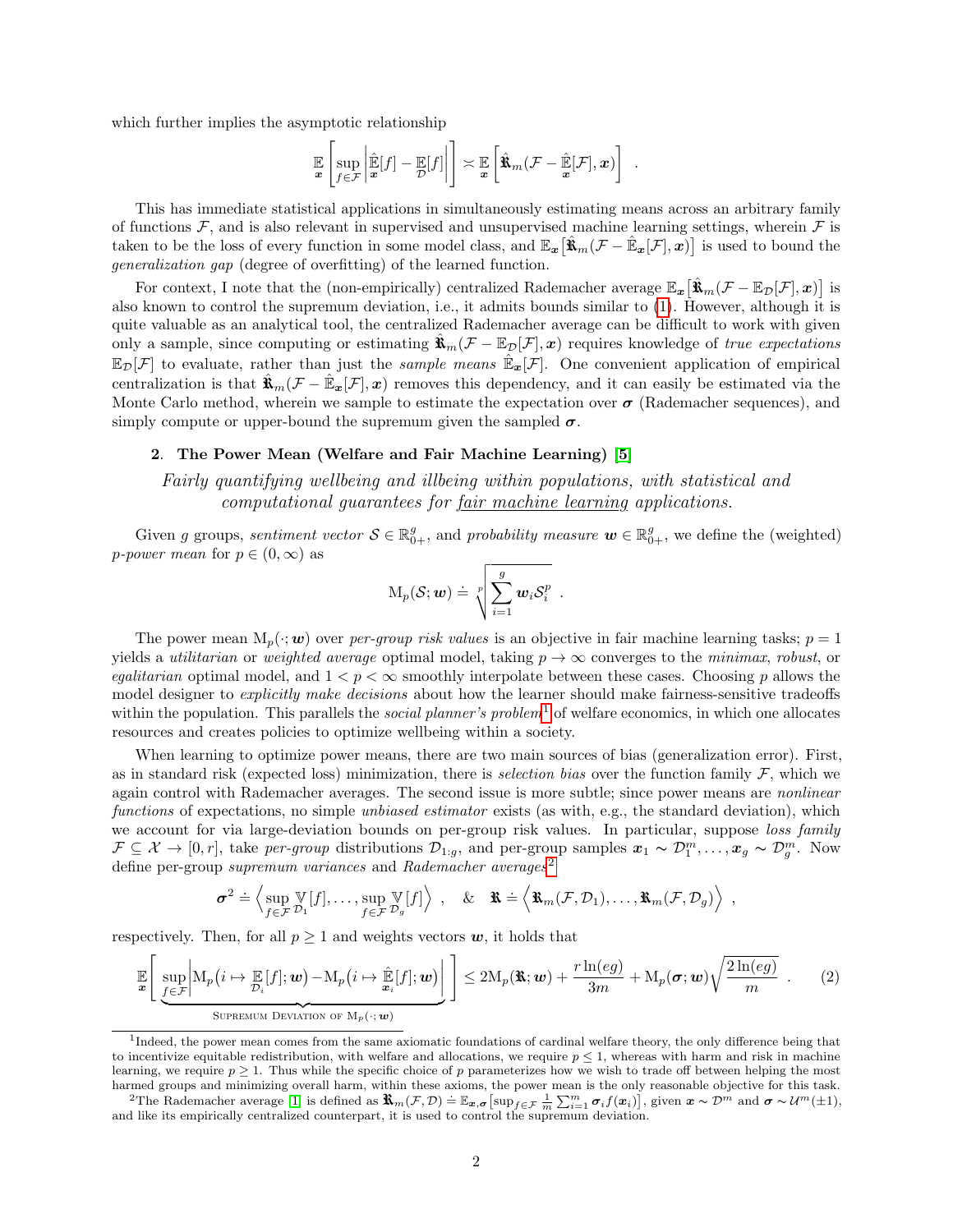In other words, the *supremum variances* and Rademacher averages, which are key quantities in controlling the supremum deviation of simple expectations, also control the supremum deviation of power means.

#### 3. The Inter-Trace Variance [\[7\]](#page-4-5)

Characterizing the fundamental difficulty of mean-estimation from dependent samples with a finite-sample variance statistic.

Let  $\tau$  denote the *relaxation time*<sup>[3](#page-2-0)</sup> of an ergodic Markov chain M over some space X, and define the trace-length t inter-trace variance of a function  $f: \mathcal{X} \to \mathbb{R}$  as

$$
v^{(t)} \doteq \mathbb{V}_{\mathbf{x}_{1:n} \sim \mathcal{M}^{(t)}} \left[ \frac{1}{\sqrt{t}} \sum_{i=1}^{t} f(\mathbf{x}_i) \right], \quad \& \quad v^{(\infty)} \doteq \lim_{t \to \infty} v^{(t)},
$$

where  $\mathcal{M}^{(t)}$  denotes the stationary distribution of length-t traces drawn from  $\mathcal{M}$ . Then

<span id="page-2-1"></span> $\frac{1}{4}v^{(\infty)} \leq v^{(2\tau-1)} \leq v^{(\infty)}$ , and furthermore,  $\forall t \geq \tau : v^{(t)} \approx v^{(\infty)}$ . (3)

The significance of these variance bounds is that we have necessary and sufficient bounds

$$
m \in \Omega \left( \frac{v^{(\tau)}}{\varepsilon^2} \log \frac{1}{\delta} \right) , \quad \& \quad m \in \mathbf{O} \left( \left( \frac{\tau r}{\varepsilon} + \frac{v^{(\tau)}}{\varepsilon^2} \right) \log \frac{1}{\delta} \right) ,
$$

respectively, on the *sample complexity* i.e., the required number of Markov chain steps, of  $\varepsilon$ -δ additive mean estimation, via Markov chain central limit theorems [\[12\]](#page-5-0) and Bernstein-type [\[11,](#page-5-1) [13\]](#page-5-2) inequalities.

As a statistic on an infinite sample, the *asymptotic variance*  $v^{(\infty)}$  is notoriously difficult to estimate or bound [\[10\]](#page-5-3), even heuristically. On the opposite end of this spectrum,  $v^{(1)}$ , which is generally termed the stationary variance (as it reduces to the variance of the stationary distribution of  $\mathcal{M}$ ), is easily estimated, but is insensitive to temporal dependence within the chain, and thus leads to suboptimal convergence guarantees. The relaxation time  $\tau$  is the key ingredient here, as if it tells us that while the stationary variance  $v^{(1)}$  may yield asymptotically suboptimal convergence rates, and  $v^{(\infty)}$  may be prohibitively difficult to estimate,  $v^{(\tau)}$ sits between them, matching both the simplicity of estimation of  $v^{(1)}$  and the efficiency guarantees of  $v^{(\infty)}$ .

In Summary Inequality [\(1\)](#page-0-0) is purely a statistical concept that beautifully and concisely summarizes decades of research in statistical learning theory in the i.i.d. setting. Inequality [\(2\)](#page-1-2) bounds the sampling error of a key target for fairness-sensitive computing, relevant to machine learning, resource allocations, and algorithm selection, and concisely describes what should change when considering a population of diverse subgroups, rather than individuals or homogeneous populations. Finally, inequality [\(3\)](#page-2-1) is again purely statistical, but now we have left the i.i.d. setting to provide guarantees for dependent (i.e., time-series) data under a Markovian assumption.

In my work, statistics are placed at the forefront, because it is my sincere belief (and, if I dare say so, my well-reasoned argument) that without considering the statistics of learning processes, copious additional avenues of failure arise. For this reason, I developed the empirically centralized Rademacher average to analyze and bound the generalization error of machine learning methods and other statistical processes, with both asymptotically optimal guarantees and strong practical performance in the small-sample setting, all from fully sample-dependent quantities with very few a priori assumptions. Similarly, no rigorous fairness guarantee can be complete without consideration of the various biases that may arise due to finite-sample estimation error. I thus argue for the power mean as a fair learning target, not only fundamentally from a welfare-economics perspective, but also due to its convenient statistical properties; here generalization error can be summarized by the gaps between the training set and distributional (or test set) power-mean

<span id="page-2-0"></span><sup>&</sup>lt;sup>3</sup>The relaxation time  $\tau$  is a standard measure of the degree of temporal autocorrelation between nearby samples drawn from the chain  $M$ , and is defined as the *multiplicative inverse* of the spectral gap of  $M$ , i.e., assuming  $M$  has second absolute eigenvalue  $\lambda_2$ ,  $\tau = \frac{1}{1-\lambda_2}$ .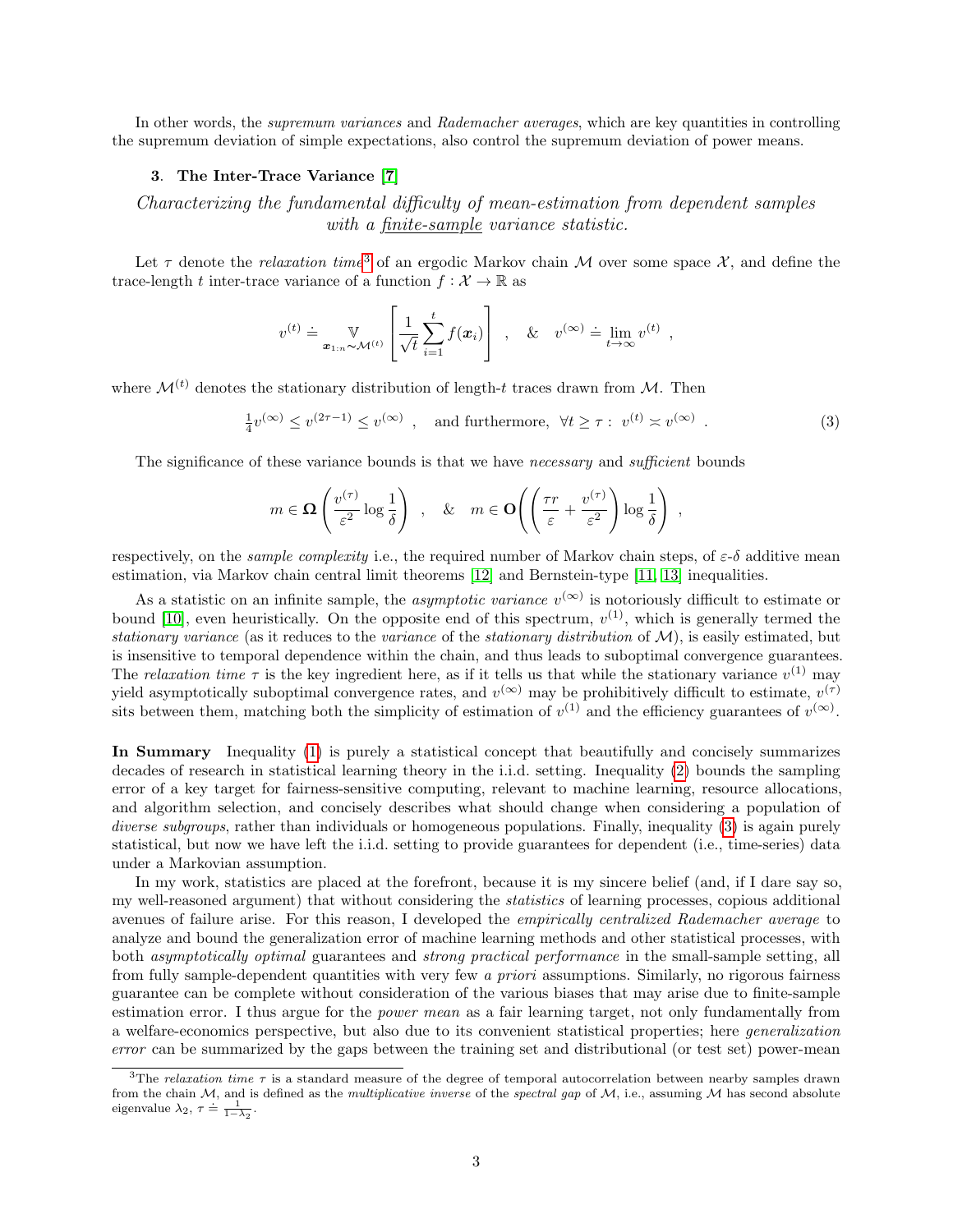objectives and per-group risk values, whereas methods based on fairness constraints [\[9\]](#page-5-4) must consider the estimation error of both the risk or accuracy of a model, as well as the demographic statistics involved in the fairness constraints [\[14\]](#page-5-5). Finally, I investigated the trace variance  $v^{(t)}$  partly to relax assumed a priori knowledge of  $v^{(\infty)}$  in dependent data-analysis problems, but also because, as many have previously observed, the i.i.d. assumptions often made in theoretical machine learning are often unrealistic in practice, so in order to address the real problems of the world today, progress must be made in analyzing non-i.i.d. processes.

A Note on Statistical Estimation Each of the above three inequalities involve an easily estimated novel statistic or key quantity that is a variant of a well-known concept that is far more difficult to estimate from a finite sample. The above inequalities show that these novel variants can be used to control, bound, or estimate statistical error in much the same way as their classical counterparts. However, the real utility of these definitions only becomes apparent when one considers fully-empirical settings and attempts to relax a priori assumptions on such quantities, due to their vastly improved ease of estimation.

In particular, here the empirically centralized Rademacher average  $\mathbb{E}_{x}[\hat{\mathbf{x}}_{m}(\mathcal{F}-\hat{\mathbb{E}}_{x}[\mathcal{F}],x)]$  is a constantfactor approximation of the *centralized Rademacher average*  $\mathbb{E}_{\bm{x}}[\hat{\mathbf{x}}_m(\mathcal{F}-\mathbb{E}_{\mathcal{D}}[\mathcal{F}],\bm{x})]$ , the *power mean welfare*  $M_p(\mathcal{S}; w)$  closely resembles the *additively separable welfare*  $M_p^p(\mathcal{S}; w)$ , and the *t*-trace variance  $v^{(t)}$  is a constant-factor approximation of the asymptotic variance  $v^{(\infty)}$  for sufficiently large t. I show that the relevant quantities in each of the three inequalities can easily be estimated within  $\varepsilon$ -δ additive error, whereas their relatives are substantially harder to estimate. The statistical quantities, i.e., the Rademacher averages and myriad variance concepts, characterize sample complexity and sampling error, while being fully estimable from a sample, which leads to bounds on supremum deviations, see [\(1\)](#page-0-0) & [\(2\)](#page-1-2), as well as for mean estimation.

Concretely, I show sub-gamma type inequalities  $[3]$  for each quantity Z and an appropriate estimator or empirical quantity  $Z_m$ . In particular, here Z describes the supremum deviation over F, the supremum deviation over  $p \ge 1$  power-means, or the mean of some f in a dependent sampling setting, and  $\hat{Z}_m$  is the corresponding empirical supremum deviation or empirical mean. Assume  $Z_m$  is a statistic over g groups  $(g = 1 \text{ outside fairness settings})$ , the relevant domain has range r, relaxation time  $\tau$  ( $\tau = 1$  in i.i.d. settings).  $\delta \in (0,1)$ , and take  $v^{(\tau)}$  to be the supremum  $\tau$ -trace variance of any  $f \in \mathcal{F}$  over any  $\mathcal{D}_i$ . It then holds that

<span id="page-3-0"></span>
$$
\mathbb{P}\left(\left|Z-\hat{Z}_m\right|>\mathbf{O}\left(\frac{\tau r\log\frac{g}{\delta}}{m}+\sqrt{\frac{v^{(\tau)}\log\frac{g}{\delta}}{m}}\right)\right)\leq\delta\tag{4}
$$

Inequality [\(4\)](#page-3-0) is not a unified result under broad assumptions, but rather a summary of disparate results in [\[8,](#page-4-2) [5,](#page-4-3) [7\]](#page-4-5) for the specific Z described above. The specifics of each case vary, and often sharper bounds are possible, but the key here is that each bound closely resembles the Bennett inequality [\[2\]](#page-4-7), with logarithmic dependence on  $\frac{1}{\delta}$ , weak dependence on range, and strong (asymptotically dominant) variance dependence.

The eagle-eyed reader may observe that I have broken my central promise, and stated a fourth inequality, but I say it hardly counts, as it merely augments the central three, by specifying the rate at which the relevant quantities (i.e., the legion of Rademacher averages, variance concepts, risk values, expectations, and power means) may be estimated, and in any case, I could hardly conclude this piece without giving concrete idea of what these estimation guarantees look like after spilling so much ink on singing their praises!

Sample Complexity and Progessive Sampling For single-function mean estimation tasks, [\(4\)](#page-3-0) may be applied verbatim, however the supremum deviation bounds require knowledge of Z (the expected supremum deviation). Fortunately, this is exactly the purpose of the Rademacher average, and in particular,  $(1)$  & [\(2\)](#page-1-2) give such bounds. Furthermore, (empirically centralized) Rademacher averages, and even Monte-Carlo estimates thereof, wherein  $\sigma$  is also sampled, admit estimation guarantees quite similar to [\(4\)](#page-3-0), thus these quantities can be fully-estimated from the sample. Dependence on the appropriate variance concept  $v^{(\tau)}$  is also not a problem, as similar sampling bounds hold for the appropriate variance concepts, although since variance is a quadratic quantity, their forms are necessarily different. In both cases, in conjunction with a union bound, purely sample-dependent upper-bounds can be substituted into  $\mathbb{E}[Z]$  or  $v^{(\tau)}$  to remove the need for a priori variance assumptions, at no asymptotic cost.

These bounds on *estimation error* also immediately imply bounds on *sample complexity*, which characterize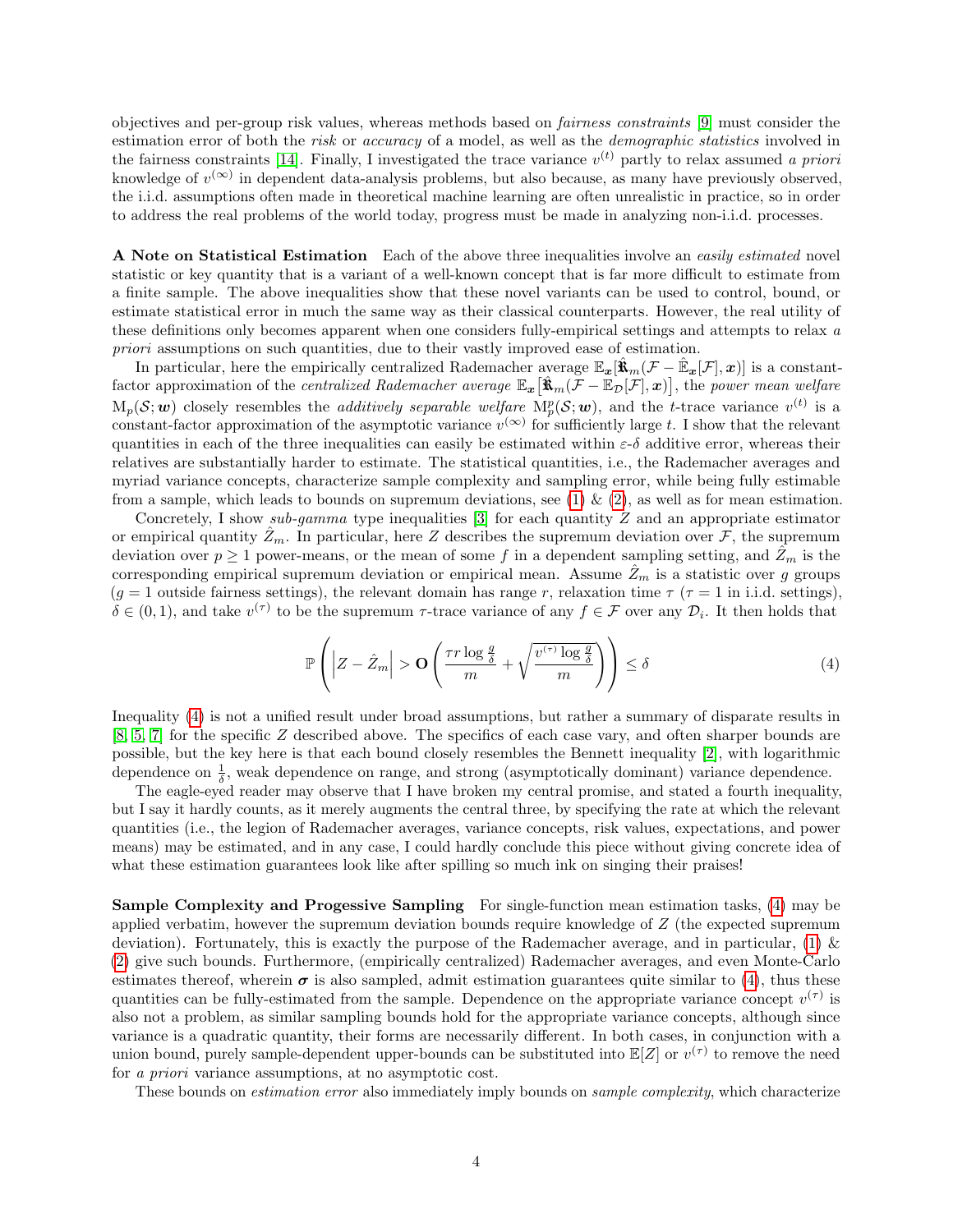the *sufficient sample size* to obtain an desired  $\varepsilon-\delta$  approximation guarantee. In particular, we have that

$$
\exists m \in \mathbf{O}\left(\left(\frac{\tau r}{\varepsilon} + \frac{v^{(\tau)}}{\varepsilon^2}\right) \log \frac{g}{\delta}\right) \text{ s.t. } \mathbb{P}\left(\left|Z - \hat{Z}_m\right| > \varepsilon\right) \le \delta.
$$

Of course, without a priori knowledge of  $\mathbb{E}[Z]$  or  $v^{(\tau)}$ , this is not particularly useful. However, via the progressive sampling technique, we can relax even this requirement. In this method, we essentially "guess and check" with progressively doubling sample sizes (geometrically interpolating from the minimum sufficient to the maximum necessary sample sizes), at each iteration computing the appropriate bounds, and terminating when the desired estimation guarantee is met. Via this technique, with high probability, we can match the above sample complexity to within  $\log \log$  factors<sup>[4](#page-4-8)</sup>, despite the algorithm being oblivious to the quantities that describe the appropriate statistical convergence rate (i.e.,  $\mathbb{E}[Z]$  and  $v^{(\tau)}$ ).

A Taste of What is to Come My ongoing work is mostly focused on improving and broadening results in these three overarching directions. In particular, I am working on further improving small-sample guarantees with empirically centralized Rademacher averages, and developing new methods for bounding them, as well as converting the resulting uniform bounds to relative bounds for statistical tasks with both low and high frequency events. In the fair-learning setting, I am developing improved generalization bounds, tackling welfare and the  $p < 1$  case,<sup>[5](#page-4-9)</sup> as well as applications in *fair reinforcement learning* and other settings. There are also unanswered questions about the relationship between the computational complexity of fair learning  $(g > 1)$  and traditional learning  $(g = 1)$ , and practical questions on how to efficiently optimize power-mean objectives. In dependent estimation settings, I am currently looking for problems for which trace variance estimation yields asymptotic improvement, in particular #P-hard counting problems and normalizing constant estimation for Gibbs distributions, and investigating learning settings to which these methods may be applied.

I am also highly interested in combining ideas from these seemingly-disparate areas of study. On some level, I have investigated most of the pieces of this puzzle somewhere in my work, but unfortunately, such a change in setting does not often admit analysis via simple composability. Preliminary study in this direction has encountered exciting technical challenges, for instance in adapting uniform convergence bounds or analysis of empirical power means to non-i.i.d. settings, and I am excited for what the future holds!

# References

- <span id="page-4-4"></span>[1] Peter L Bartlett and Shahar Mendelson. Rademacher and Gaussian complexities: Risk bounds and structural results. Journal of Machine Learning Research, 3(Nov):463–482, 2002.
- <span id="page-4-7"></span>[2] George Bennett. Probability inequalities for the sum of independent random variables. Journal of the American Statistical Association, 57(297):33–45, 1962.
- <span id="page-4-6"></span>[3] Stéphane Boucheron, Gábor Lugosi, and Pascal Massart. Concentration inequalities: A nonasymptotic theory of independence. Oxford university press, 2013.
- <span id="page-4-0"></span>[4] Cyrus Cousins. Novel concentration of measure bounds with applications to fairness in machine learning. Brown University, 2020.
- <span id="page-4-3"></span>[5] Cyrus Cousins. An axiomatic theory of provably-fair welfare-centric machine learning. arXiv preprint arXiv:2104.14504, 2021.
- <span id="page-4-1"></span>[6] Cyrus Cousins. Bounds and Applications of Concentration of Measure in Fair Machine Learning and Data Science. PhD thesis, Brown University, 2021.
- <span id="page-4-5"></span>[7] Cyrus Cousins, Shahrzad Haddadan, and Eli Upfal. Making mean-estimation more efficient using an MCMC trace variance approach: DynaMITE. arXiv preprint arXiv:2011.11129, 2020.
- <span id="page-4-2"></span>[8] Cyrus Cousins and Matteo Riondato. Sharp uniform convergence bounds through empirical centralization. In Advances in Neural Information Processing Systems, 2020.

<span id="page-4-8"></span><sup>&</sup>lt;sup>4</sup>The doubling granularity introduces only constant-factor cost; the log log factor rather comes from the *union bound* over each sample size considered; in particular, this cost is  $\ln \left[\log_2 \frac{m}{m^{\frac{1}{\lambda}}}\right]$ , where  $m^{\frac{1}{\lambda}}$  and  $m^{\uparrow}$  are a priori bounds on the minimum sufficient and maximum necessary sample sizes, and the ratio between them is usually polynomial in  $\varepsilon^{-1}$  and all other variables.

<span id="page-4-9"></span><sup>&</sup>lt;sup>5</sup>Though it seems a rather uninspired challenge, power-means with  $p < 1$  differ substantially from those with  $p > 1$ , and are significant for learning fair allocations. Furthermore, this case is technically challenging, primarily due to non-Lipschitz behavior for  $p \in [0, 1)$ , and thus requires more sophisticated analysis tools, subtler conditions, and/or relaxed estimation guarantees.